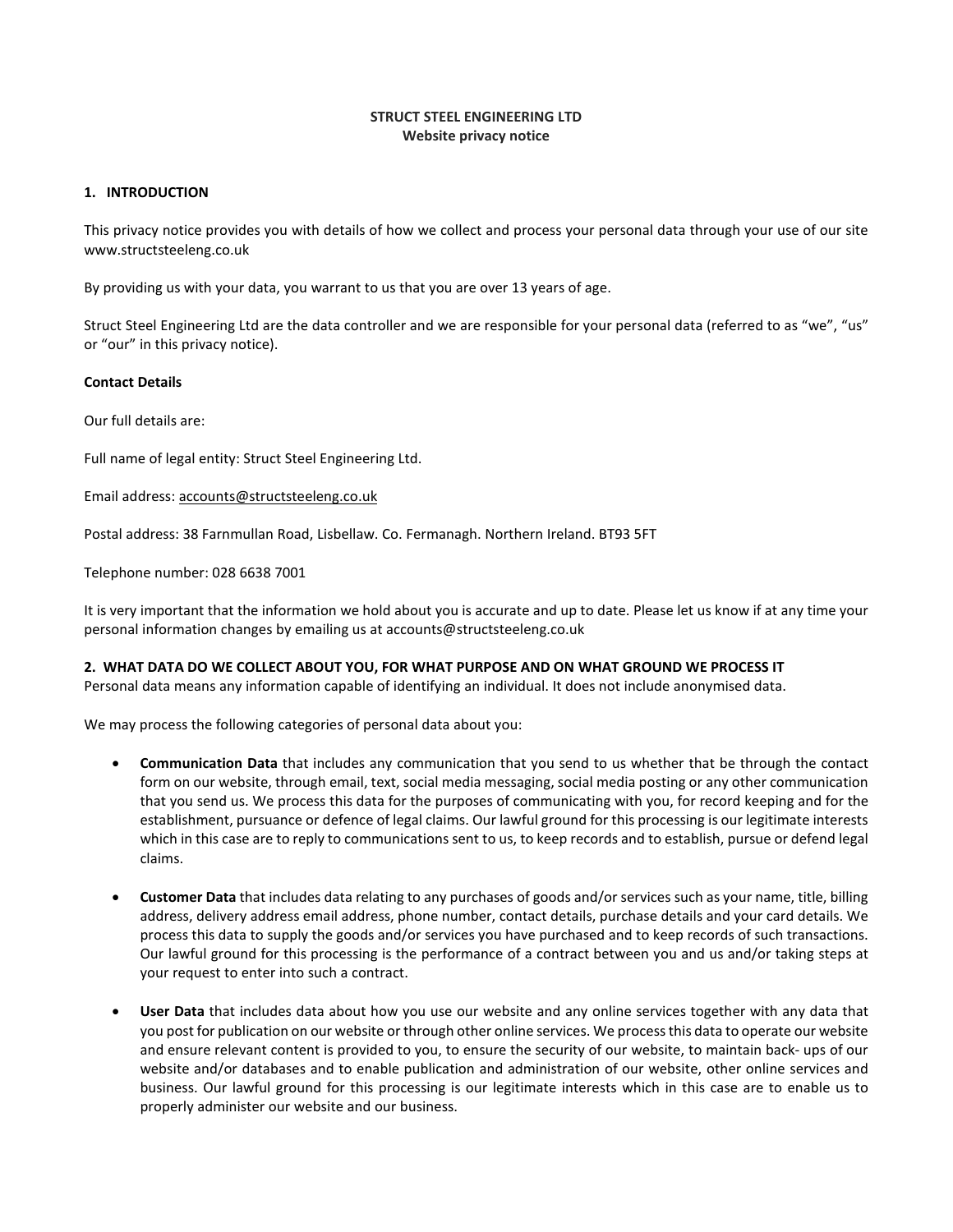- **Technical Data** that includes data about your use of our website and online services such as your IP address, your login data, details about your browser, length of visit to pages on our website, page views and navigation paths, details about the number of times you use our website, time zone settings and other technology on the devices you use to access our website. The source of this data is from our analytics tracking system. We process this data to analyse your use of our website and other online services, to administer and protect our business and website, to deliver relevant website content and advertisements to you and to understand the effectiveness of our advertising. Our lawful ground for this processing is our legitimate interests which in this case are to enable us to properly administer our website and our business and to grow our business and to decide our marketing strategy.
- **Marketing Data** that includes data about your preferences in receiving marketing from us and our third parties and your communication preferences. We process this data to enable you to partake in our promotions such as competitions, prize draws and free give-aways, to deliver relevant website content and advertisements to you and measure or understand the effectiveness of this advertising. Our lawful ground for this processing is our legitimate interests which in this case are to study how customers use our products/services, to develop them, to grow our business and to decide our marketing strategy.
- We may use Customer Data, User Data, Technical Data and Marketing Data to deliver relevant website content and advertisements to you (including Facebook adverts or other display advertisements) and to measure or understand the effectiveness of the advertising we serve you. Our lawful ground for this processing is legitimate interests which is to grow our business. We may also use such data to send other marketing communications to you. Our lawful ground for this processing is either consent or legitimate interests (namely to grow our business).

Where we are required to collect personal data by law, or under the terms of the contract between us and you do not provide us with that data when requested, we may not be able to perform the contract (for example, to deliver goods or services to you). If you don't provide us with the requested data, we may have to cancel a product or service you have ordered but if we do, we will notify you at the time.

We will only use your personal data for a purpose it was collected for or a reasonably compatible purpose if necessary. For more information on this please email us at [accounts@structsteelengineering.co.uk.](mailto:accounts@structsteelengineering.co.uk) In case we need to use your details for an unrelated new purpose we will let you know and explain the legal grounds for processing.

We may process your personal data without your knowledge or consent where this is required or permitted by law.

We do not carry out automated decision making or any type of automated profiling.

# 3. HOW WE COLLECT YOUR PERSONAL DATA [NOTE: YOU ONLY NEED TO INCLUDE THIS IF YOU HAVE NOT OBTAINED THE **PERSONAL DATA DIRECTLY FROM THE DATA SUBJECT. DELETE THE SECTION IF NONE OF IT IS RELEVANT]**

We may collect data about you by you providing the data directly to us (for example by filling in forms on our site or by sending us emails). We may automatically collect certain data from you as you use our website by using cookies and similar technologies.

We may receive data from third parties such as analytics providers such as Google based outside the EU, advertising networks such as Facebook based outside the EU, such as search information providers such as Google based outside the EU, providers of technical, payment and delivery services, such as data brokers or aggregators.

We may also receive data from publicly availably sources such as Companies House and the Electoral Register based inside the EU.

### 4. **MARKETING COMMUNICATIONS**

Our lawful ground of processing your personal data to send you marketing communications is either your consent or our legitimate interests (namely to grow our business).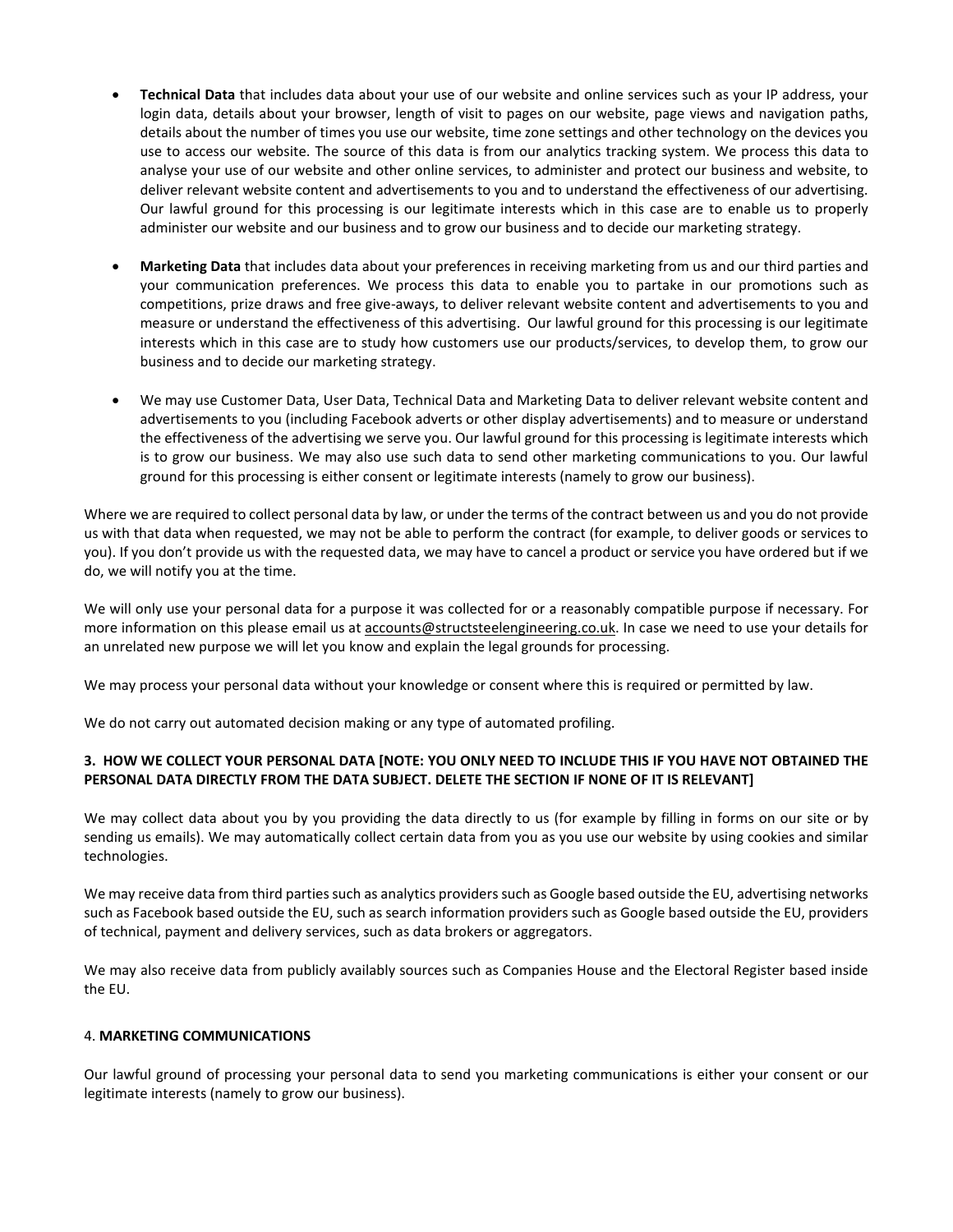Under the Privacy and Electronic Communications Regulations, we may send you marketing communications from us if (i) you made a purchase or asked for information from us about our goods or services or (ii) you agreed to receive marketing communications and in each case you have not opted out of receiving such communications since. Under these regulations, if you are a limited company, we may send you marketing emails without your consent. However you can still opt out of receiving marketing emails from us at any time.

Before we share your personal data with any third party for their own marketing purposes we will get your express consent.

You can ask us or third parties to stop sending you marketing messages at any time [by logging into the website and checking or unchecking relevant boxes to adjust your marketing preferences] OR [by following the opt-out links on any marketing message sent to you or] OR by emailing us at [accounts@structsteeleng.co.uk](mailto:accounts@structsteeleng.co.uk) at any time.

If you opt out of receiving marketing communications this opt-out does not apply to personal data provided as a result of other transactions, such as purchases, warranty registrations etc.

### **5. DISCLOSURES OF YOUR PERSONAL DATA**

We may have to share your personal data with the parties set out below:

- Service providers who provide IT and system administration services.
- Professional advisers including lawyers, bankers, auditors and insurers
- Government bodies that require us to report processing activities.
- Third parties to whom we sell, transfer, or merge parts of our business or our assets.

We require all third parties to whom we transfer your data to respect the security of your personal data and to treat it in accordance with the law. We only allow such third parties to process your personal data for specified purposes and in accordance with our instructions.

#### **6. INTERNATIONAL TRANSFERS**

Countries outside of the European Economic Area (**EEA**) do not always offer the same levels of protection to your personal data, so European law has prohibited transfers of personal data outside of the EEA unless the transfer meets certain criteria.

Many of our third parties service providers are based outside the European Economic Area (**EEA**) so their processing of your personal data will involve a transfer of data outside the EEA.

Whenever we transfer your personal data out of the EEA, we do our best to ensure a similar degree of security of data by ensuring at least one of the following safeguards is in place:

- We will only transfer your personal data to countries that the European Commission have approved as providing an adequate level of protection for personal data by; or
- Where we use certain service providers, we may use specific contracts or codes of conduct or certification mechanisms approved by the European Commission which give personal data the same protection it has in Europe; or
- If we use US-based providers that are part of EU-US Privacy Shield, we may transfer data to them, as they have equivalent safeguards in place.

If none of the above safeguards is available, we may request your explicit consent to the specific transfer. You will have the right to withdraw this consent at any time.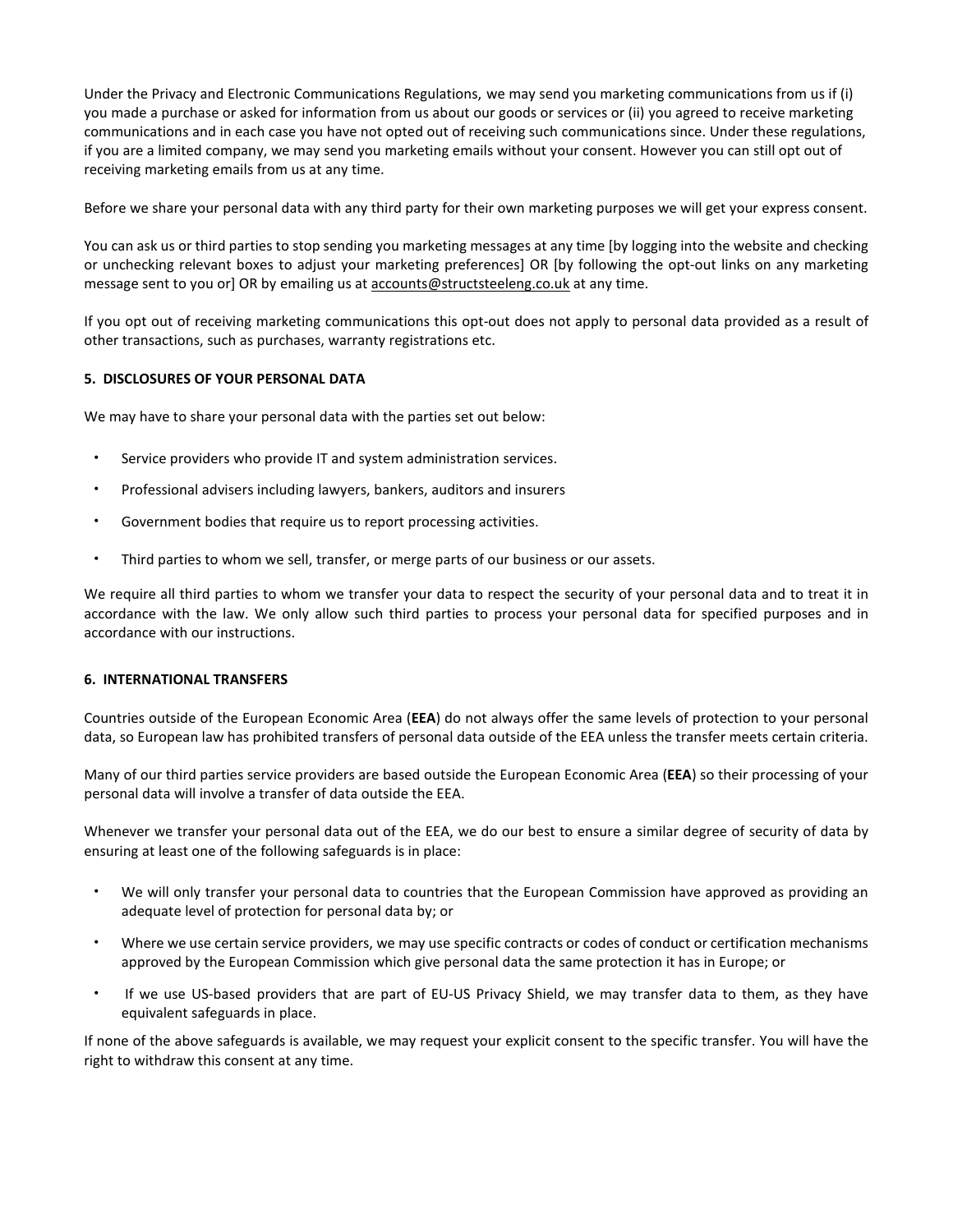#### **7. DATA SECURITY**

We have put in place security measures to prevent your personal data from being accidentally lost, used, altered, disclosed, or accessed without authorisation. We also allow access to your personal data only to those employees and partners who have a business need to know such data. They will only process your personal data on our instructions and they must keep it confidential.

We have procedures in place to deal with any suspected personal data breach and will notify you and any applicable regulator of a breach if we are legally required to.

#### **8. DATA RETENTION**

We will only retain your personal data for as long as necessary to fulfil the purposes we collected it for, including for the purposes of satisfying any legal, accounting, or reporting requirements.

When deciding what the correct time is to keep the data for we look at its amount, nature and sensitivity, potential risk of harm from unauthorised use or disclosure, the processing purposes, if these can be achieved by other means and legal requirements.

For tax purposes the law requires us to keep basic information about our customers (including Contact, Identity, Financial and Transaction Data) for six years after they stop being customers.

In some circumstances we may anonymise your personal data for research or statistical purposes in which case we may use this information indefinitely without further notice to you.

#### **9. YOUR LEGAL RIGHTS**

Under data protection laws you have rights in relation to your personal data that include the right to request access, correction, erasure, restriction, transfer, to object to processing, to portability of data and (where the lawful ground of processing is consent) to withdraw consent.

You can see more about these rights at:

https://ico.org.uk/for-organisations/guide-to-the-general-data-protection-regulation-gdpr/individual-rights/

If you wish to exercise any of the rights set out above, please email us at [accounts@structsteeleng.co.uk](mailto:accounts@structsteeleng.co.uk)

You will not have to pay a fee to access your personal data (or to exercise any of the other rights). However, we may charge a reasonable fee if your request is clearly unfounded, repetitive or excessive or refuse to comply with your request in these circumstances.

We may need to request specific information from you to help us confirm your identity and ensure your right to access your personal data (or to exercise any of your other rights). This is a security measure to ensure that personal data is not disclosed to any person who has no right to receive it. We may also contact you to ask you for further information in relation to your request to speed up our response.

We try to respond to all legitimate requests within one month. Occasionally it may take uslonger than a month if your request is particularly complex or you have made a number of requests. In this case, we will notify you.

If you are not happy with any aspect of how we collect and use your data, you have the right to complain to the Information Commissioner's Office (ICO), the UK supervisory authority for data protection issues (*[www.ico.org.uk](http://www.ico.org.uk/)*). We should be grateful if you would contact us first if you do have a complaint so that we can try to resolve it for you.

### **10. THIRD-PARTY LINKS**

This website may include links to third-party websites, plug-ins and applications. Clicking on those links or enabling those connections may allow third parties to collect or share data about you. We do not control these third-party websites and are